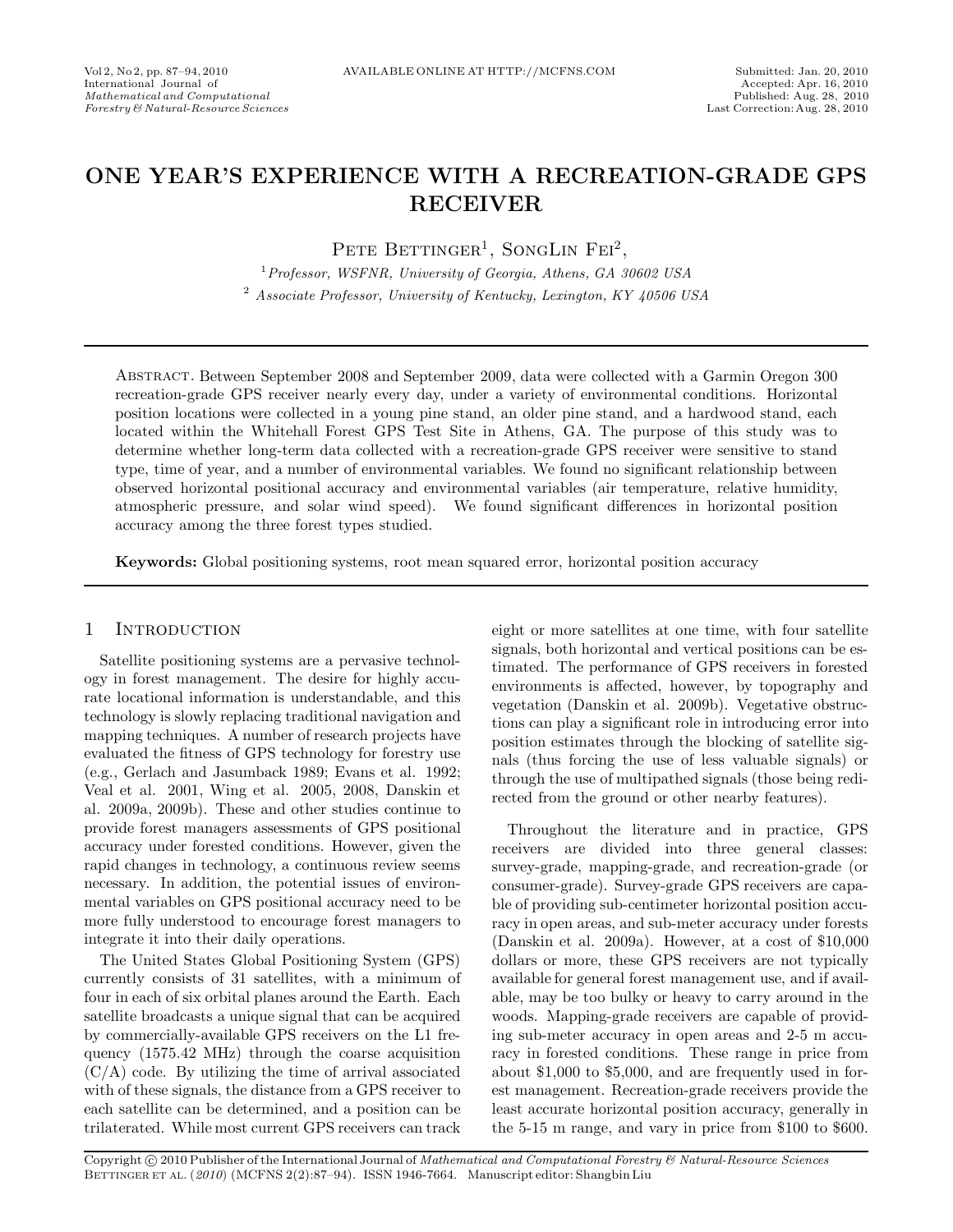Recreation-grade receivers are popular among foresters and other outdoors enthusiasts, yet while not typically used for land mapping purposes, they are used for marking the position of research plots and wildlife censusing stations (among others). The choice of GPS receiver to use depends on the anticipated application(s), and an organization's cost considerations. When single-fix positional errors of 5-15 m are acceptable, a recreation-grade GPS receiver would suffice. A recreation-grade GPS receiver may be acceptable for locating field points when one knows they will be in one location for some time (allowing the capture of multiple fixes). Ultimately, the cost of data collection and the desired accuracy levels of referenced positions should be balanced.

The objectives of this work were to understand how GPS positional accuracy levels change over the course of a year given variation in environmental conditions. One set of hypotheses suggests that GPS positional accuracy would not change as environmental conditions (air temperature, relative humidity, etc.) change, with the GPS receiver studied. Another set of hypotheses suggests, based on prior research results, that GPS positional accuracy would be significantly different for the different forest types under consideration. Further, another set of hypotheses suggests, based on prior research results, that there would be differences in GPS positional accuracy across seasons of the year within a single forest type.

# 2 METHODS



Figure 1: A map of the three Whitehall Forest GPS Test Site points used in this research.

Three test points (numbers 6, 31, and 37) from those

available at the Whitehall Forest GPS Test Site in Athens, GA (http://warnell.forestry.uga.edu/Warnell/ Bettinger/GPS/UGA GPS.htm) were selected for this research (Figure 1). Test point 37 is located in a young loblolly pine (*Pinus taeda*) plantation (15 years old, 130  $ft<sup>2</sup>$  per acre basal area, 450 trees per acre, southwest aspect, 8% slope, 212 m elevation, 95% canopy closure). Test point 31 is located in an older loblolly pine stand  $(60-70 \text{ years old}, 86 \text{ ft}^2 \text{ per acre basal area}, 59 \text{ trees}$ per acre, south aspect, 2% slope, 222 m elevation, 50% canopy closure). Finally, test point 6 is located in an older hardwood stand (60-70 years old, 88 ft<sup>2</sup> per acre basal area, 144 trees per acre, northeast aspect, 18% slope, 210 m elevation, 90% canopy closure in the summer, 40-50% canopy closure in the winter). The older hardwood stand around test point 6 is dominated by oak (*Quercus* spp.) and hickory (*Carya* spp.). All three test points are located in upper slope positions, and represent the best choices for comparison among the three forest types. The three test points were visited once per test day (289) over the course of a year (September 15, 2008 to September 14, 2009), and fifty position fixes were collected at each test point during each visit. The order of visit to each of the three test points was randomized each day. Travel time between test points required about 3 minutes.

The number of position fixes to collect at each visit has been extensively explored by others. Our assumption (50 position fixes) is consistent with recent studies (Danskin et al. 2009a, 2009b, Wing 2008, Wing et al. 2008). Sigrist et al. (1999) suggested that 300 positions fixes per control point were necessary, and Deckert and Bolstad (1996) concluded that error decreases when more position fixes are acquired. However, Wing (2008), who sampled up to 60 position fixes per visit to a control point, found that the number of fixes was significant in only one-third of the consumer-grade receivers tested. Wing et al. (2008) further suggest that 30 fixes per point position seemed to be appropriate for highly accurate measurements when using mapping-grade GPS receivers. Although a consumer-grade receiver is used in this study, we found that 50 position fixes were appropriate, as we outline in the results.

GPS data were collected on 289 days between September 15, 2008 and September 14, 2009. Given the duration of the project and the time available to the lead researcher (approximately 20 minutes per visit), only one GPS receiver was evaluated (a Garmin Oregon 300 GPS receiver). The lead researcher was evaluating the GPS receiver for other uses (course instruction), therefore it was the logical choice of technology. To ensure consistent parameter settings and environmental variables throughout the year, the Wide Area Augmentation System (WAAS) was disabled, since it typically is not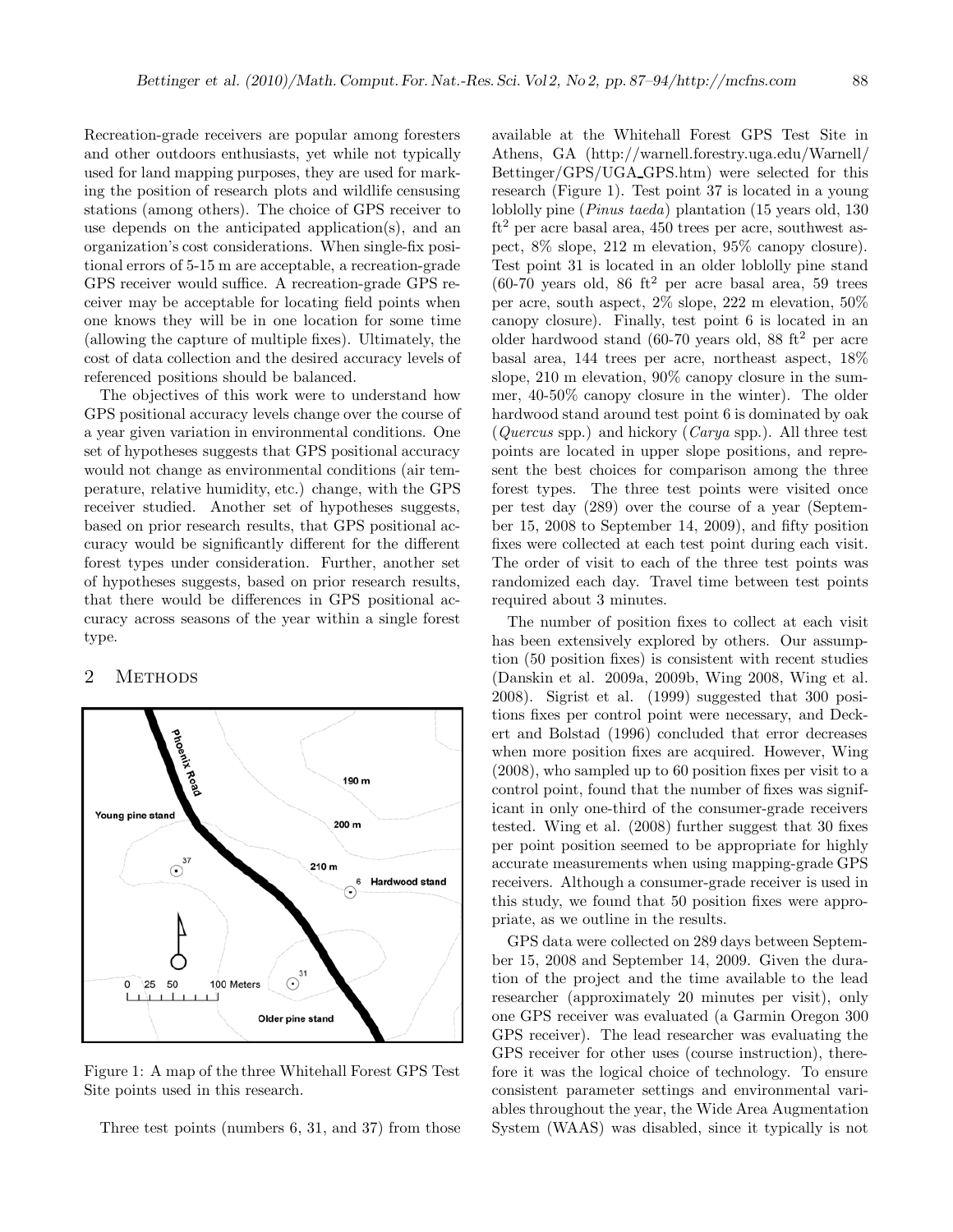available 100% of the time, and the GPS receiver was unable to record whether the system was being used at any one point in time. The recording of position fixes (waypoints) was performed manually, with 2-3 second elapsing between fixes. We were unable to use a standard period of time between position fixes, because the GPS receiver did not have the ability to automate data collection. At the beginning of each day's visit, some warm-up time (up to five minutes on occasion) was required to ensure that a sufficient number of satellites were available to provide a reasonable position fix. During each visit, the GPS receiver was plumbed directly over each test point (using a staff and a plumb bob), and the lead investigator stood on the north side of each as data was collected.

Planned PDOP (Positional Dilution of Precision) for the period of data collection was acquired using Trimble GPS planning software; actual PDOP data was unavailable from the GPS receiver studied. PDOP is a measure of the effect of GPS satellite geometry on GPS precision, and a low value is generally representative of better GPS positional precision because of the wider angular separation between the GPS satellites that are used to determine a position on the ground. Weather data (air temperature, relative humidity, atmospheric pressure) for the Athens, GA area at the time of each visit were derived from Internet sites. In lieu of installing our own weather station at the GPS test site, we derived weather data from the Internet sites of the Weather Channel and Weather Underground. These sites usually report weather in 15-20 minute intervals, and given the 15-20 minute per day sampling regimen, we determined the mid-point sampling time and developed a weighted average of the weather values surrounding this time frame. Solar wind speed (HE++ velocity, in km/second) was also considered, since solar outbursts might interfere with GPS signals. Solar wind speed data was derived from CalTech's Advanced Composition Explorer (ACE) Science Center (http://www.srl.caltech.edu/ACE/ASC/). GPS data were downloaded from the Garmin Oregon 300 using Minnesota DNR Garmin software (Minnesota Department of Natural Resources 2001). Data were then transferred to a database for further analysis.

We subdivided the data by the season in which it was collected. For our purposes, the fall season covered the period from September 15, 2008 to December 14, 2008. The winter season covered the period from December 15, 2008 to March 14, 2009. The spring season covered the period from March 15, 2009 to June 14, 2009. The summer season covered the period from June 15, 2009 to September 14, 2009. GPS data were collected between 10:30 AM and 4:30 PM, depending on the schedule of the lead researcher. A consistent time throughout the year was nearly impossible to schedule, given other responsibilities. For example, the average Coordinated Universal Time (UTC) for the onset of data collection in the older pine stand was 19:45 in the fall season, 19:40 in the winter season, 18:11 in the spring season, and 17:04 in the summer season. Variation in sampling times increased with spring and summer seasons due to changes in the lead researcher's teaching schedule. The standard deviation, for example, for the onset of data collection in the older pine stand was 47.0 minutes in the fall season, 91.1 minutes in the winter season, 123.9 minutes in the spring season, and 116.8 minutes in the summer season. The effect of these trends is unknown at this time on the results, however major differences in data collection times (e.g., almost always in the afternoon in the fall season, or almost always in the morning in the spring season) were not present.

The accuracy of horizontal positions was calculated using the root mean squared error (RMSE), which can be calculated with:

<span id="page-2-0"></span>
$$
RMSE = \sqrt{\sum_{i}^{n} ((x_i - x_T)^2 + (y_i - y_T)^2)/n}
$$
 (1)

where *n* is the total number of observations in a visit, *i* is the *i*th observation of the visit  $(i = 1 \text{ to } n)$ ,  $x_i$  and *y<sup>i</sup>* is the longitude and latitude of the *i*th observation, respectively, and  $x_T$  and  $y_T$  is true longitude and latitude of the test point. RMSE places a greater weight on the larger errors since the error term is squared. From the 50 position fixes collected each day under each forest type, one RMSE value was calculated for each day. These daily RMSE values were used along with the weather conditions in the statistical analysis. From a number of different perspectives (whole year, by season, within stand type, etc.), the RMSE values were not normally distributed; therefore a log transformation was applied prior to performing statistical tests of significance. Durbin-Watson test was then applied on log-transformed RMSE to examine if it is temporally autocorrelated. The Durbin-Watson test indicated no evidence of autocorrelation among the daily log-transformed RMSE. To understand the effects of forest type, season, and weather on GPS accuracy, an ANCOVA model analysis was conducted in SAS 9.2 (SAS Inc. Cary, NC). Logtransformed daily RMSE was set as the response variable, forest type and season were set as fixed factors, and weather variables (i.e., air temperature, relative humidity, atmospheric pressure, and solar wind speed) and planned PDOP were set as covariates. A variable was considered to have significant effect on RMSE if the modeled *p*-value is less than 0.05.

In addition, we calculated a second index to measure GPS receiver accuracy, the root squared error of the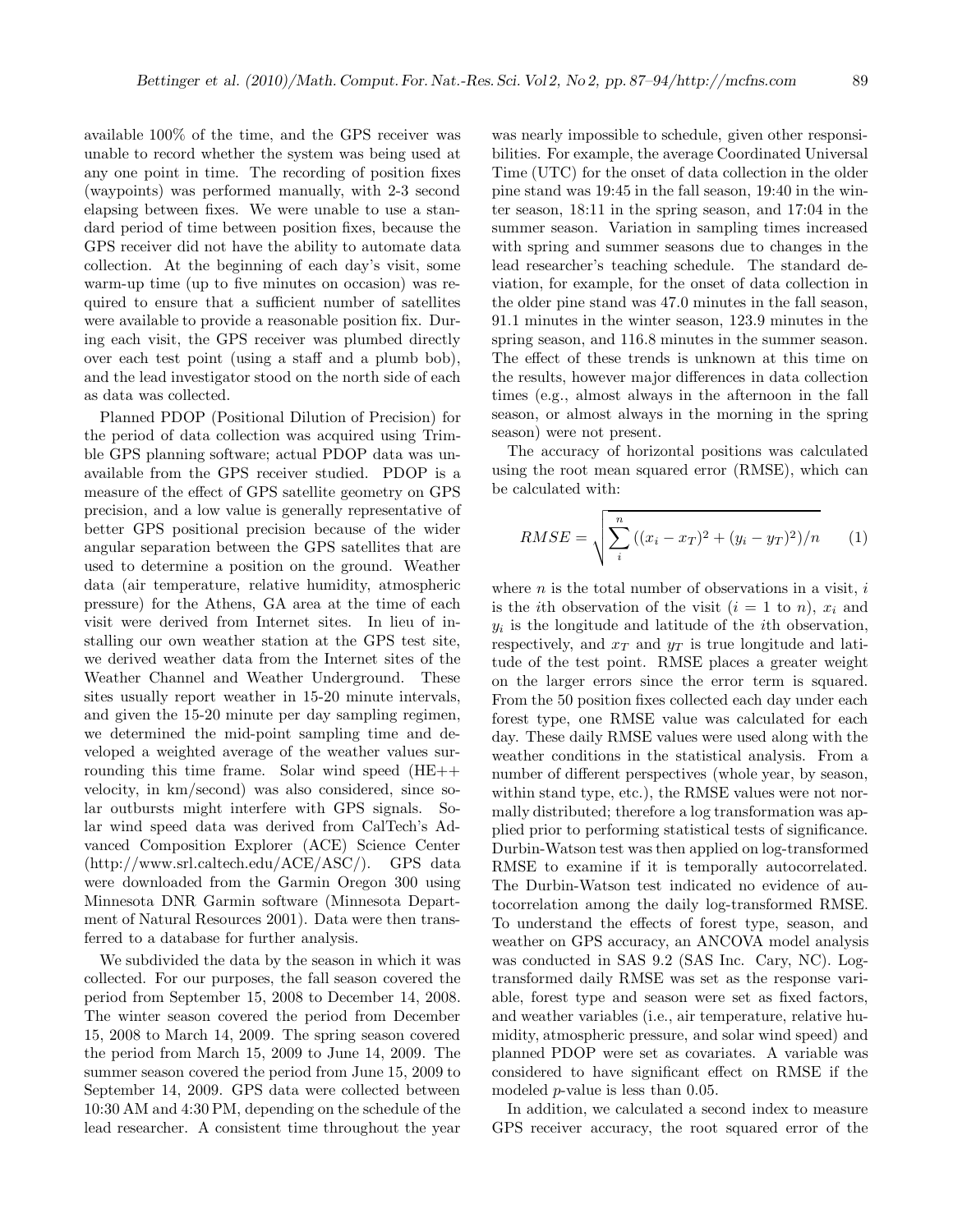|                          |  |  | Table 1: Range of data accuracy over an entire year measured by root mean square error (RMSE) using a Garmin |
|--------------------------|--|--|--------------------------------------------------------------------------------------------------------------|
| Oregon 300 GPS receiver. |  |  |                                                                                                              |

| $38.2\,$<br>Young pine (15 years old)<br>11.9 (A`<br>U.5 | Forest type                            | Best RMSE (m) | Worst RMSE $(m)$ | Mean $RMSE^a$ (m) | Median RMSE $(m)$ |
|----------------------------------------------------------|----------------------------------------|---------------|------------------|-------------------|-------------------|
|                                                          |                                        |               |                  |                   | 6.LL              |
|                                                          | Older pine $(60-70 \text{ years old})$ | $\rm 0.2$     | 46.2             | 6.6 $(C)$         | 5.8               |
| 7.9(B)<br>28.7<br>Hardwood (60-70 years old)<br>0.8      |                                        |               |                  |                   |                   |

<span id="page-3-0"></span><sup>*a*</sup> Mean RMSE values not sharing the same letter  $(A, B, or C)$  are significantly different at  $p \leq 0.05$ .

mean (RSEM). RSEM can be calculated with:

$$
RSEM = \sqrt{(\sum_{i}^{n} x_i/n - x_T)^2 + (\sum_{i}^{n} y_i/n - y_T)^2}
$$
 (2)

RSEM is more closely comparable to results that one may obtain when using a mapping-grade GPS receiver for point data collection. Differences between RMSE and RSEM were examined by season and by forest type.



Figure 2: RMSE values for each visit to each forest type, and direction of error.

### 3 RESULTS

Among all the variables measured, forest type is only variable that has a significant effect on RMSE (*p <* 0.01). Annual mean RMSE values were significantly different among forest types (Table 1). The annual mean RMSE value was best (6.6 m) in the older pine stand, yet ranged from 0.2 m to 46.2 m on any one visit. The average RMSE value for the hardwood stand (7.9 m) was a close second, and ranged from 0.8 to 28.7 m. The range of data accuracy in the young pine stand, for the entire year, was between 0.5 m and 38.2 m, and averaged 11.9 m. There also seemed to exist some interaction with the position of individual trees in each stand with regard to the location of the test points (Figure 2), since we are confident that the test point horizontal positions are known to within about 1.5 cm. Further research on these individual tree interactions could be tested using temporary test points scattered in various fashions about the established test point, yet we leave this for others to investigate in the future. No statistically significant associations were found between horizontal positional error (RMSE) and relative humidity (Figure 3a), atmospheric pressure (Figure 3b), air temperature (Figure 3c), solar wind speed (Figure 3d), and planned PDOP levels (Figure 3e).

Contrary to other studies conducted on the same site, yet using different GPS technology, we found no difference within a single stand type across seasons of the year with the Garmin Oregon 300 GPS receiver (Table 2). However, some findings are consistent with one of our hypotheses. For example, the mean and median RMSE values for the hardwood stand was lower in the winter than in the other seasons. This suggests that the satellite signals are stronger once they reach the receiver, and thus the noise is lower, when the leaves are off of the hardwood trees. However, the mean and median of the RMSE values in the older pine stand were lower in the spring and summer seasons than in the fall and winter. Further, the mean and median RMSE values for the young pine stand were higher in the winter season than in the other seasons. Given that some pine needles would have been shed by the time of the winter season, it seems that the branches, rather than the needles, may have played a larger role in obscuring GPS signals in the pine stands. Again, while these results are interesting and are contrary to our proposed hypotheses, the differences among seasons within a single forest type were not significantly different.

To more closely compare the results provided here to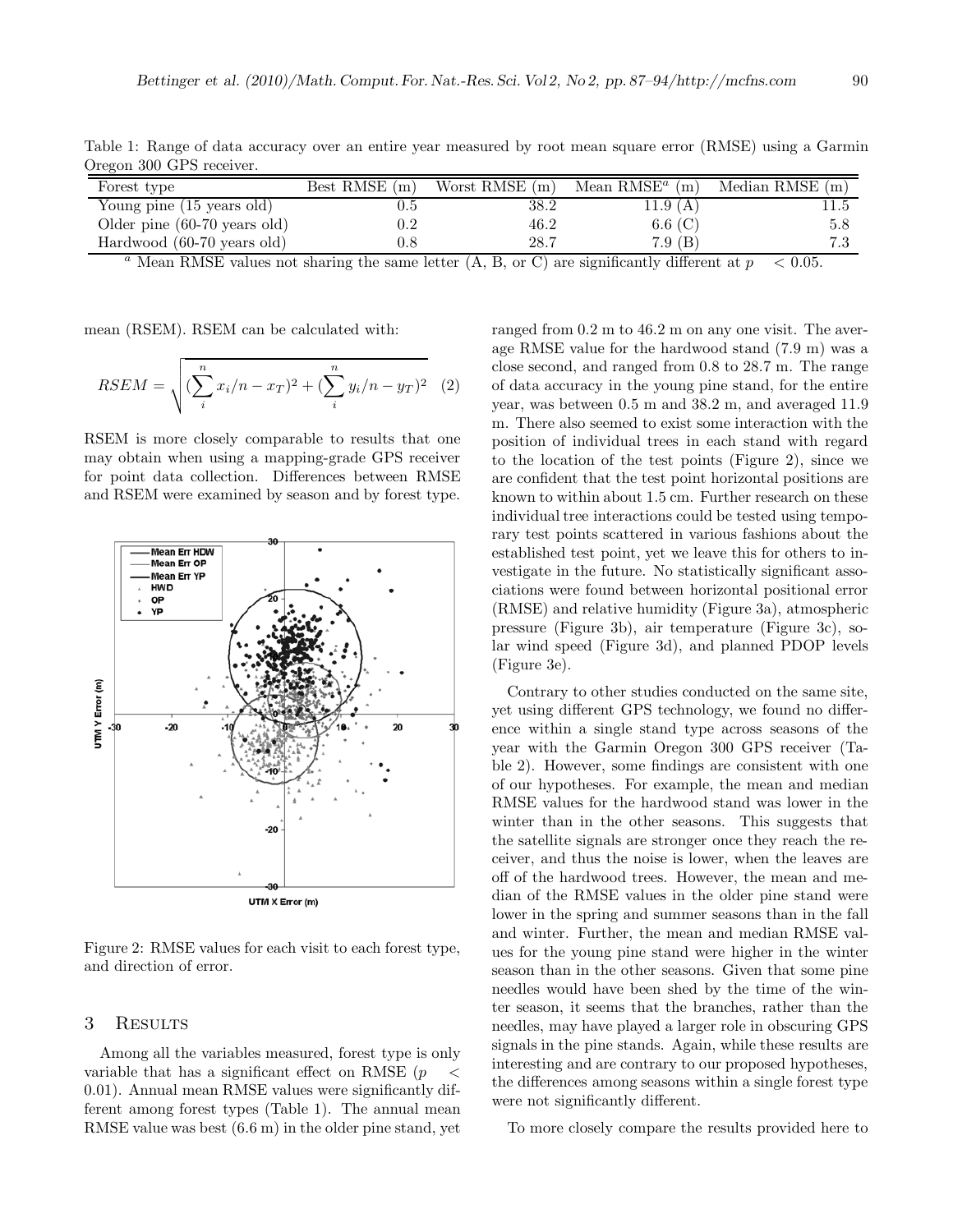# (a) relative humidity



(c) air temperature



(b) atmospheric pressure



# (d) solar wind speed







Figure 3: RMSE levels in relation to (a) relative humidity, (b) atmospheric pressure, (c) air temperature, (d) solar wind speed, and (e) planned PDOP.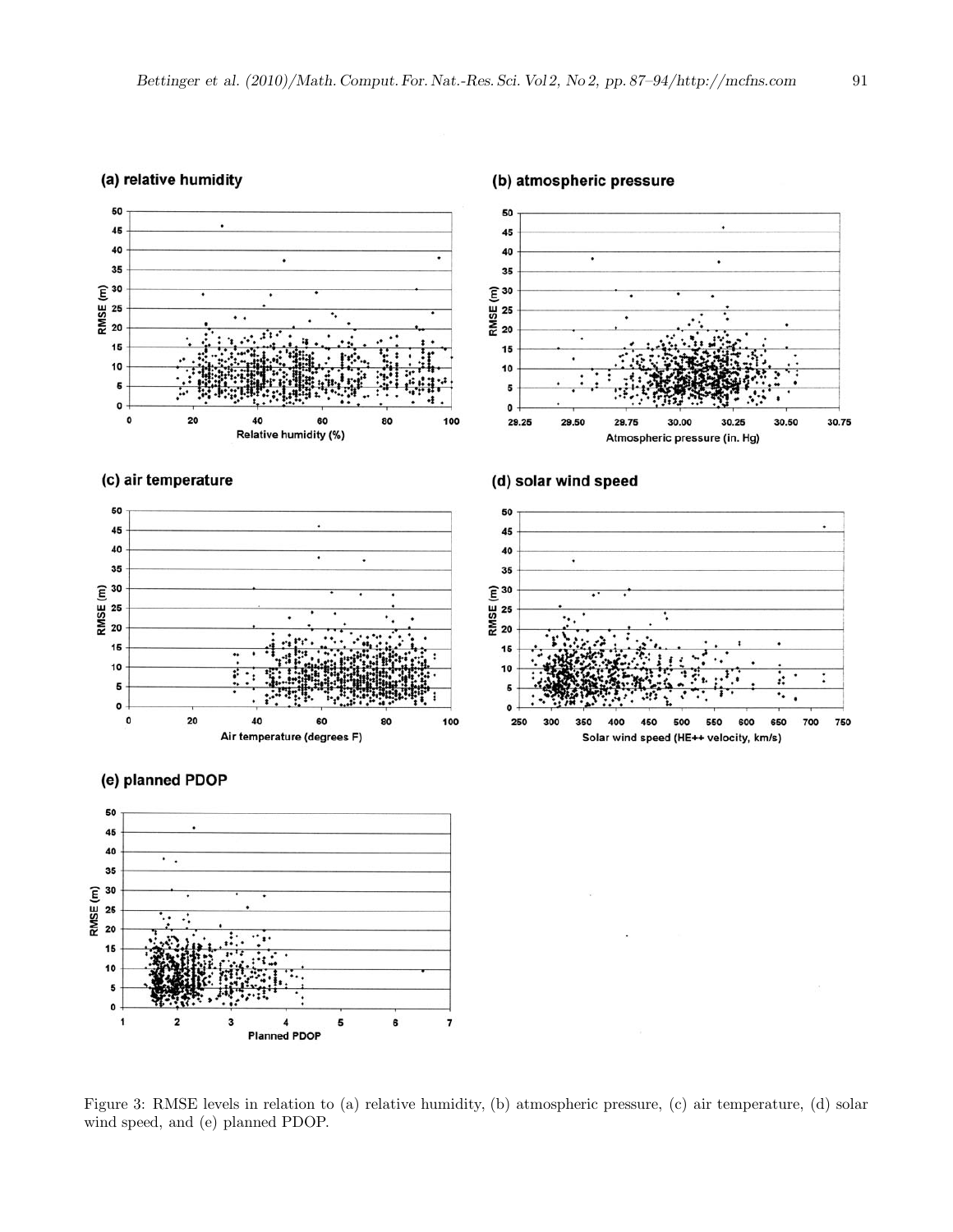| Forest type                                   | Best RMSE (m) | Worst RMSE $(m)$                            | Mean RMSE $(m)$ | Median RMSE $(m)$ |  |  |  |
|-----------------------------------------------|---------------|---------------------------------------------|-----------------|-------------------|--|--|--|
|                                               |               |                                             |                 |                   |  |  |  |
| Fall (September 15, 2008 - December 14, 2008) |               |                                             |                 |                   |  |  |  |
| Young pine (15 years old)                     | 5.3           | 28.6                                        | 12.2            | 11.3              |  |  |  |
| Older pine $(60-70 \text{ years old})$        | 0.8           | 46.2                                        | 7.0             | 6.2               |  |  |  |
| Hardwood (60-70 years old)                    | 1.7           | 18.3                                        | 7.8             | 7.1               |  |  |  |
| Winter (December 15, 2008 - March 14, 2009)   |               |                                             |                 |                   |  |  |  |
| Young pine (15 years old)                     | $0.5\,$       | 30.1                                        | 12.2            | 12.4              |  |  |  |
| Older pine $(60-70 \text{ years old})$        | $0.2\,$       | 19.7                                        | 6.9             | 6.5               |  |  |  |
| Hardwood (60-70 years old)                    | 0.9           | 20.5                                        | 7.3             | 6.3               |  |  |  |
| Spring (March 15, 2009 - June 14, 2009)       |               |                                             |                 |                   |  |  |  |
| Young pine (15 years old)                     | 2.0           | 38.2                                        | 11.9            | 11.8              |  |  |  |
| Older pine $(60-70 \text{ years old})$        | 0.5           | 19.5                                        | 6.0             | 5.5               |  |  |  |
| Hardwood (60-70 years old)                    | 0.8           | 28.7                                        | 8.6             | 8.3               |  |  |  |
|                                               |               | Summer (June 15, 2009 - September 14, 2009) |                 |                   |  |  |  |
| Young pine (15 years old)                     | 2.5           | 20.3                                        | 11.1            | 11.1              |  |  |  |
| Older pine $(60-70 \text{ years old})$        | $1.0\,$       | 22.5                                        | 6.4             | 5.0               |  |  |  |
| Hardwood (60-70 years old)                    | 0.9           | 18.1                                        | 7.8             | 7.4               |  |  |  |

Table 2: Data accuracy measured by root mean square error (RMSE) by season and by forest type for a Garmin Oregon 300 GPS receiver.

results that one may obtain when using a mapping-grade GPS receiver for point data collection, the average position was determined for each visit to each test point prior to determining the RMSE value (Table 3). Averaging the 50 position fixes from each visit to each test point before calculating the RMSE values more closely mimics the point data collection process when using a mapping-grade GPS unit. While the RMSE values from this approach are generally slightly lower than the original approach we used in this research, the results are very similar, and the trends (although not statistically significant among seasons within a forest type) remain.

### 4 Discussion

To put these results into perspective, our results in the hardwood stand were about the same as what Danskin et al. (2009) found with a Garmin Etrex (WAAS disabled) in the summer  $(9.3 \text{ m})$  and winter  $(7.7 \text{ m})$  seasons on the same test site (yet not necessarily the same test points). Danskin et al. (2009) also tested a Garmin Map 60C, which had an average accuracy of 8.8 m in the summer season and 13.7 m in the winter season in the hardwood stand. Wing et al. (2005) studied several consumer-grade GPS receivers in western Oregon, and although none were the Oregon 300, they found better results (ranging from 1.1 m to 7.6 m) in a young coniferous forest (40-50% canopy closure) and in an older (35- 35 years, with nearly 100% canopy closure) coniferous forest (ranging from  $1.4$  to  $12.3$  m). Wing et al.  $(2005)$ tested a Garmin Etrex Vista, which provided a horizontal position accuracy of 3.1 to 4.1 m in the young forest, and 4.3-5.5 m in the older forest. Wing (2008) tested several other consumer-grade GPS receivers in both a young and older forest in western Oregon, and found that accuracy ranged from 1.7 to 11.1 m in the young forest, and 6.2 to 13.0 m in the older forest.

As with previous research, we found that GPS positional accuracy is significantly different in hardwood, older pine, and younger pine stands, regardless of season. Further, there seemed to be some interaction between the placement of the test points and the surrounding trees. While the test points are fixed, we have suggested that further research might concentrate on acquiring positions within a forest type where the arrangement of trees varies (not necessarily the density). This would entail establishing an array of temporary control points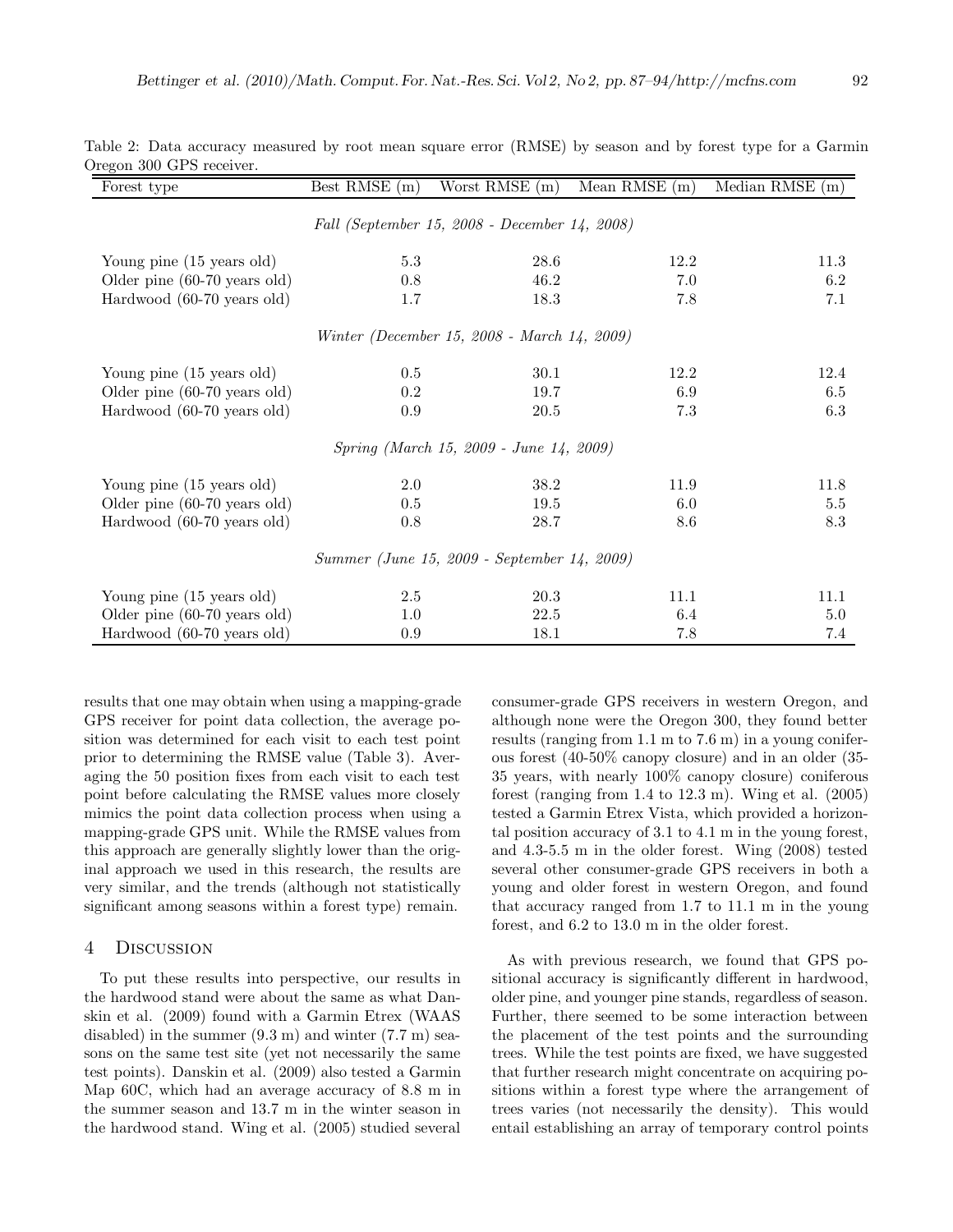| Forest type                                   | Best RSEM (m) | Worst RSEM $(m)$ | Mean RSEM $(m)$ | Median RSEM $(m)$ |  |  |  |
|-----------------------------------------------|---------------|------------------|-----------------|-------------------|--|--|--|
|                                               |               |                  |                 |                   |  |  |  |
| Fall (September 15, 2008 - December 14, 2008) |               |                  |                 |                   |  |  |  |
| Young pine (15 years old)                     | 5.3           | 28.6             | 12.2            | 11.3              |  |  |  |
| Older pine $(60-70 \text{ years old})$        | $0.6\,$       | 46.2             | 7.0             | 6.1               |  |  |  |
| Hardwood (60-70 years old)                    | 1.2           | 18.3             | 7.7             | 6.7               |  |  |  |
| Winter (December 15, 2008 - March 14, 2009)   |               |                  |                 |                   |  |  |  |
| Young pine (15 years old)                     | $0.4\,$       | 30.1             | 12.2            | 12.4              |  |  |  |
| Older pine $(60-70 \text{ years old})$        | 0.1           | 19.7             | 6.8             | 6.5               |  |  |  |
| Hardwood (60-70 years old)                    | 0.9           | 20.5             | 7.3             | 6.3               |  |  |  |
| Spring (March 15, 2009 - June 14, 2009)       |               |                  |                 |                   |  |  |  |
| Young pine (15 years old)                     | 1.2           | 38.2             | 11.4            | 10.5              |  |  |  |
| Older pine $(60-70 \text{ years old})$        | $0.5\,$       | 19.5             | 5.9             | 5.1               |  |  |  |
| Hardwood (60-70 years old)                    | 0.7           | 28.7             | 8.4             | 8.2               |  |  |  |
| Summer (June 15, 2009 - September 14, 2009)   |               |                  |                 |                   |  |  |  |
| Young pine (15 years old)                     | 2.5           | 20.3             | 11.1            | 11.0              |  |  |  |
| Older pine $(60-70 \text{ years old})$        | 1.0           | 22.0             | 6.3             | 4.8               |  |  |  |
| Hardwood (60-70 years old)                    | 0.9           | 18.1             | 7.4             | 7.3               |  |  |  |

Table 3: Data accuracy measured by root square error of the mean (RSEM) by season and by forest type for a Garmin Oregon 300 GPS receiver.

around a permanent one that have a different spatial relationship to the trees that reside in the area.

One limitation of this work is that only one GPS receiver was studied. This study was unfunded, therefore it was designed to allow the lead researcher to spend approximately 20 minutes per day collecting data. Improvements to the study were considered (enabling WAAS, studying other GPS receivers), but given time constraints, were not pursued. While WAAS was disabled throughout the study, this option was necessary to obtain clean and consistent data during a single visit to a test point, and throughout the year. Since the GPS receiver could not report whether the WAAS service was actually being used at any one point in time, it was necessary to select this option.

The number of position fixes acquired at each visit to each control point was limited to 50, which is consistent with other research. Danskin et al. (2009a) showed that anywhere from 10 position fixes to 200 position fixes are necessary to obtain the best horizontal positional accuracy. Our choice of 50 position fixes was a compromise based on these previous results. Although not statistically tested, we observed a number of patterns in the

collection of the 50 position fixes during each visit to each control point. These patterns included: [\(1\)](#page-2-0) accuracy increased with accumulated position fixes, [\(2\)](#page-3-0) accuracy decreased with accumulated position fixes, and (3) accuracy increased, then decreased, or vice versa. There were no discernable reasons for these patterns other than those related to the movement of satellites within the constellation, and the patterns were not consistent within a forest type. The results suggest, however, that a suitable number of position fixes are necessary (beyond a single position fix) to arrive at a reasonable estimation of a position's location.

#### 5 Conclusions

Our set of hypotheses that GPS positional accuracy will not change as environmental conditions change was not disproved in this study, using the one GPS receiver that we tested. Accuracy levels were not related to air temperature, relative humidity, atmospheric pressure, or solar wind speed. Further, there seemed to be no relationship between accuracy levels and planned PDOP when using the Garmin Oregon 300. As with other studies, we found significant differences between the forest